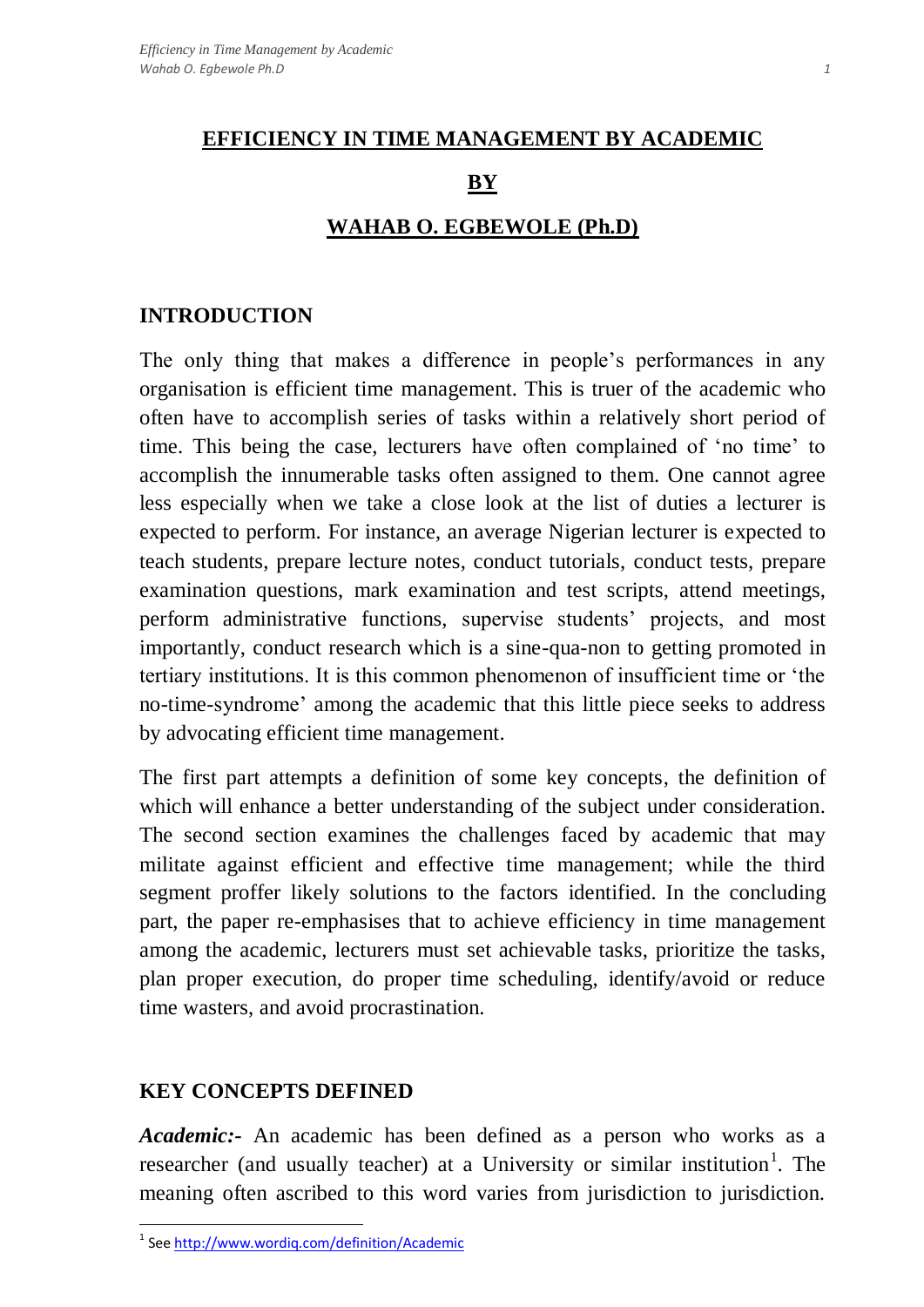For instance, in the United States, the term is synonymous with professor. The United Kingdom on its part uses various titles to depict the same word, such as fellow, lecturer, reader, and professor. In the other parts of the world, the term 'scholar' is probably the closer; while the Nigerian meaning of the word is closest to that of the United Kingdom.

*Time*: This has been defined in various ways by different scholars. According to Ailamaki & Gehike  $(2003)^2$ , time is the quality of nature which keeps events from happening all at once. To Olaniyi  $(1998)^3$ , it is a unique resource which is available to all at equal amount. It cannot be accumulated like money or stock-piled like raw materials. It cannot be turned on or off like machine or replaced like a man<sup>4</sup>. It is irretrievable. Ajayi  $(2007)^5$  also posited that time is a precious resource which must be well-managed along with other resources to achieve the goals of the school.

From all the foregoing one can say that time is the continuing progress of existence measured in seconds, minutes and hours. It is a measure of units to which everybody has equal opportunity, i.e. everyone gets the same amount every day, such that individual's efficiency as a function of time is measured by his ability to efficiently manage the time available to him.

*Time Management:-* This is another notorious concept that has received detailed definitions and elucidations from various writers. Few of these definitions will be examined. Sandberg (2001) defines time management as the efficient and effective utilisation of a lecturer's or an administrator's corporate time to achieve organisational goals. $<sup>6</sup>$  It is, he continues, the art of</sup> arranging, organising, scheduling and budgeting one's time for the purpose of generating more effective work and productivity. Obi (2003) opines in his work that time management involves identifying tasks to be performed, planning and scheduling organisational activities, prioritising such activities, allocating time to the tasks according to their degree of importance in enhancing productivity<sup>7</sup>. According to the popular website, wikipedia<sup>8</sup>, time

 $\overline{a}$ 

<sup>&</sup>lt;sup>2</sup> Ailamaki, A. & Gehike, J. (2003). Time Management for New Faculty. SIGMUND Record, 32(2): 102 – 106

<sup>&</sup>lt;sup>3</sup> Olaniyi, W.O. (1998).Conceptual Approach to Educational Administration. Ondo: Patrick Ade Printing Press.

<sup>4</sup> Ekundayo & Haastrup, T. (2010). Toward Effective Time Management Among Lecturers in Nigerian Universities. Journal of Emerging Trends in Educational Research and Policy Studies (JETERAPS) 1(1): 22 <sup>5</sup> Ajayi, I.A. (2007). Issues in School Management. Lagos: Bolabay Publications.

 $^6$  Sandberg, J. (2001). Understranding Competence at Work. Havard Business Review, (3): 24 – 28

 $^7$  Obi, E. (2003). Educational Planning in Contemporary Nigeria. Enugu: Computer Edge Publishers.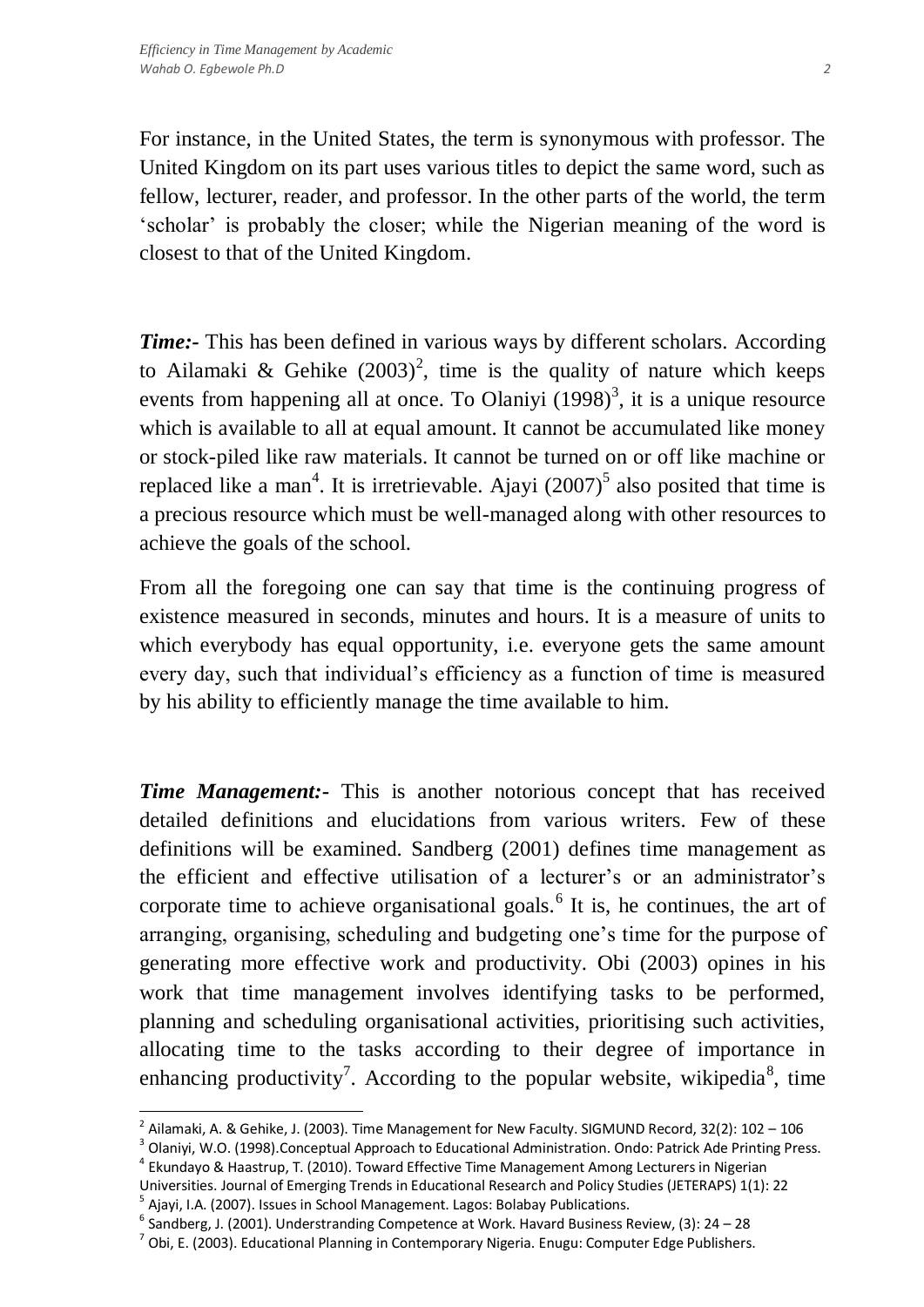such tasks are required. Lastly, the Business Dictionary defines it as a systematic, priority-based structuring of time allocation and distribution among competing demands.<sup>10</sup>

Even though many writers/authors agree to the use of the term 'Time Management', it has been variously argued that 'Life or Self Management' will be more apt. This argument is predicated on the fact that it is nigh impossible for any person to manage time; what can be managed is how to manage yourself when using the time which is available to you as to others in equal quantity. Towing this path of argument, Olaniyi  $(1998)^{11}$  and Akomolafe  $(2005)^{12}$  contended in their separate works that, *stricto senso*, individuals are incapable of managing the time since the hands of the clocks continue to move beyond our control. They both agreed that individuals are only capable of deciding what to do with their own time and how best to organise their activities within the time frame available to them. In a likewise manner, Mary Ann Lansang also opined that time management is not actually about 'managing' time; rather, it is about setting priorities and planning our lives and time according to these priorities<sup>13</sup>. The Business Dictionary<sup>14</sup> suggests the term 'time budgeting' as more apposite, predicating this on the fact that time cannot be stored, and its availability can neither be increased beyond nor decreased from 24 hours.

Aside the minor technical argument highlighted above (about time not being manageable in the strict sense of it), all the writers are in tandem that time management has to do with some self-controlling, self-organising, selfmanaging and self-regulating so as to make an optimum and productive use of the time available to each individual. Time management can therefore be loosely defined as managing our time to waste less time on doing the things

 $\overline{\phantom{a}}$ 

<sup>&</sup>lt;sup>8</sup> [en.wikipedia.org/wiki/Time\\_management](http://www.google.com.ng/url?q=http://en.wikipedia.org/wiki/Time_management&sa=X&ei=xXstTcn0OoWZOr2uhdUK&ved=0CAgQpAMoAA&usg=AFQjCNGOmaQkuE12RBPvGSNeXnLiFLN-_g)

<sup>&</sup>lt;sup>9</sup> [ctal-martin.com/AdultLearner/Resource05.html](http://www.google.com.ng/url?q=http://ctal-martin.com/AdultLearner/Resource05.html&sa=X&ei=xXstTcn0OoWZOr2uhdUK&ved=0CAsQpAMoAw&usg=AFQjCNGihzkGE4knEcb7eGmo51ABBbHBJg) See also:

[http://www.google.com.ng/search?hl=en&biw=1366&bih=653&defl=en&q=define:Time+management&sa=](http://www.google.com.ng/search?hl=en&biw=1366&bih=653&defl=en&q=define:Time+management&sa=X&ei=rXstTevOGJCJhQf_58iPCQ&ved=0CBgQkAE) [X&ei=rXstTevOGJCJhQf\\_58iPCQ&ved=0CBgQkAE](http://www.google.com.ng/search?hl=en&biw=1366&bih=653&defl=en&q=define:Time+management&sa=X&ei=rXstTevOGJCJhQf_58iPCQ&ved=0CBgQkAE)

<sup>10</sup> Se[e http://www.businessdictionary.com/definition/time-management.html](http://www.businessdictionary.com/definition/time-management.html)

 $11$  supra

<sup>12</sup> Akomolafe, C.O. (2005). Principals' Time Management Abilities in Secondary Schools in Nigeria. Nigerian Journal of Educational Administration and Planning, 5(1): 58 – 67.

<sup>13</sup> Mary Ann Lansang (2003). *Time Management* in INCLEN Leadership and Management Programme: Module 3 Version 1 p. 3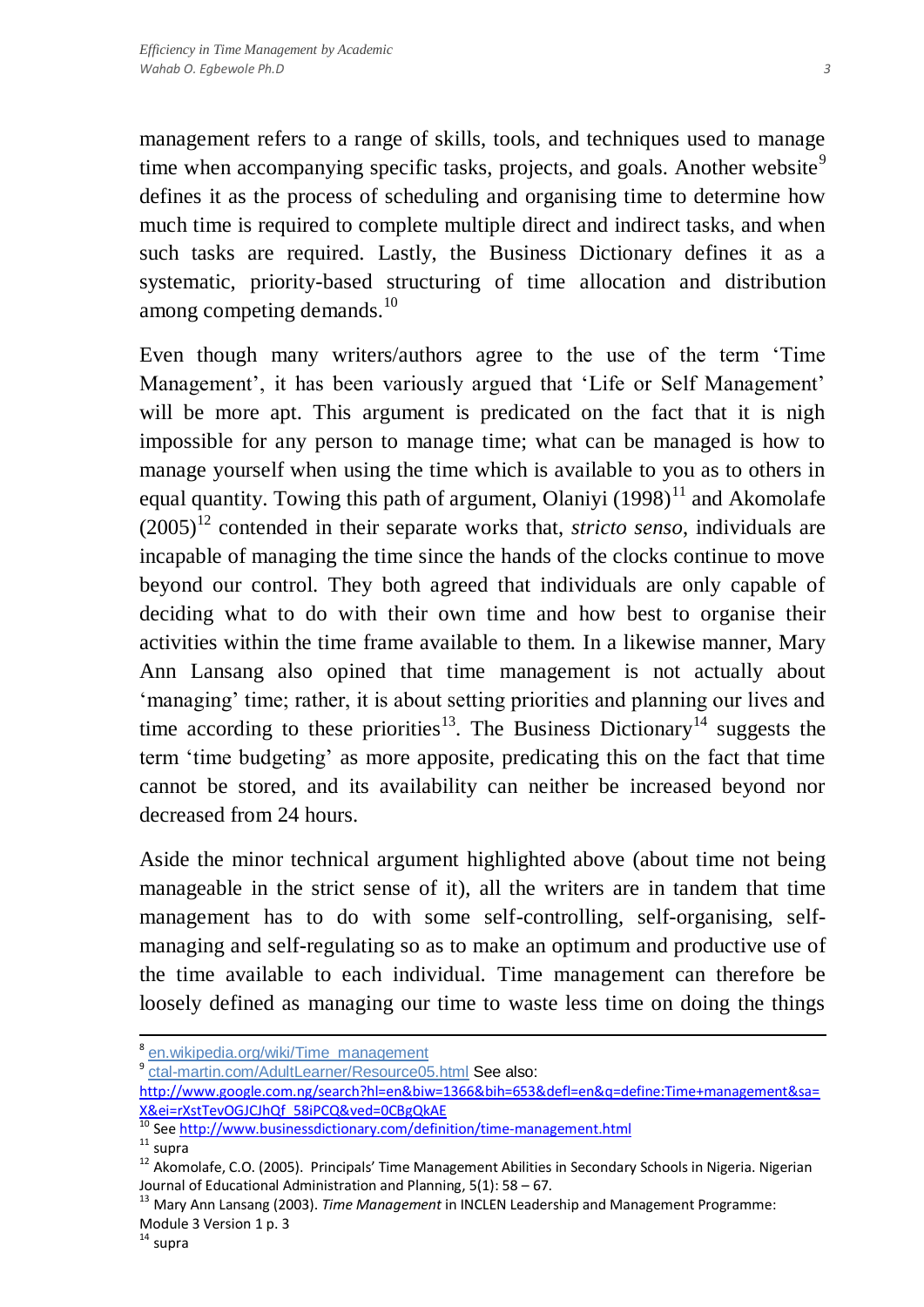we have to do so we have more time to do the things we want to do. It is better conceived of as a set of time management skills, such that once we master the time management skills, we'll be more organized, efficient and happier.

# **TIME MANAGEMENT BY ACADEMIC: CHALLENGES**

Not many lecturers can effectively and efficiently manage their time to accommodate what they have to do within a 24-hour timescale. This may not be a result of their laziness or slothfulness alone: it may equally be aftermath of phenomena over which they have little or no control. These are the challenges that are likely to affect lecturers' efficiency in time management. Some of them will be discussed under this head.

The first major challenge is that lecturers appear to be over-tasked. As stated in the introduction, an average lecturer in a Nigerian university or other tertiary institutions is expected to teach, prepare lecture notes, take tutorials, conduct continuous assessments for the students, set examination questions, supervise final year students' projects, mark scripts, etc. In addition to all this, such a lecturer, if he desires promotion, must embark on periodic productive and original researches in his field, the outcome of which must be published. Besides, he is equally assigned some administrative duties such as being on a departmental panel, acting as level adviser to students, attending departmental/faculty meetings, and if such a lecturer is an HOD or a Dean of the faculty, attending several other meetings outside his department and faculty, and even outside the school.

Managing one's time amidst labyrinth of activities highlighted above is not an easy task. Some lecturers become confused in the face of such deluge of tasks and, since we are not equally gifted, find it difficult to efficiently manage their time.

Secondly, efficient time management may be disadvantaged by outside engagements personal to a lecturer: be it social or family. Being part of the society, a lecturer might be inundated with social responsibilities arising from both his friends and families. He has tasks to attend to at home; he must visit friends; he needs to attend friends' and family's parties; a woman lecturer will have some domestic chores to attend to at home; a yet-to-marry man or woman lecturer will also dissipate some time on his/her relationship; and other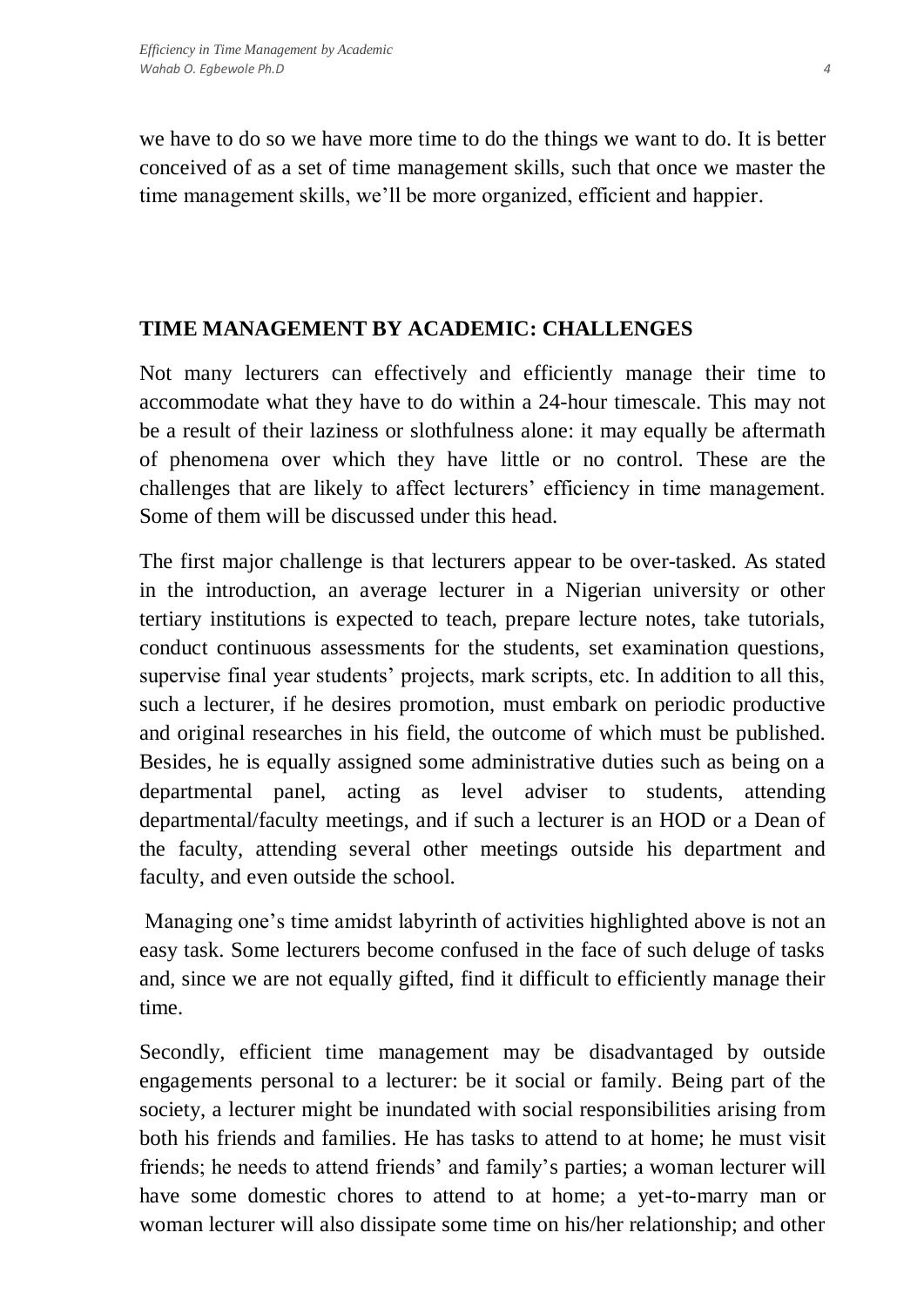commitments such as in the mosque or church or other organisations will all want to have a bite at the 'insufficient time' available to the lecturer. The outcome is a confused lecturer struggling with giving effect to his planned schedules on an everyday basis.

The third and last point is indiscipline. This is rampant as some lecturers do not know where to draw the line between 'what to do' and 'what not to do'. Some lecturers attend all meetings; join all organisations that come their ways; pick all calls to their mobiles; gallivant on social networking websites such as facebook, twitter, yahoo messenger, etc.; receive visitors at any time within the working hours; and several other time wasting habits. Indiscipline such as these robs lecturers of their productive time, and the effect is lack of time to attend to much more important matters. It is important that members of the academics are self-disciplined as indiscipline is the main bane of effective and efficient time management.

### **TOWARD EFFICIENT TIME MANAGEMENT BY ACADEMIC**

It is important to understand and imbibe the strategies necessary for efficient time management in the academic, since this will go a long way in enabling us to ascribe more time to important and urgent tasks and less time to frivolous and postponable ones. The strategies/time management skills that will be examined here include: task setting, prioritising tasks, planning execution of tasks, embark on time scheduling for each task, identify/avoid/reduce time wasters, avoid the cluster-desk-syndrome, and avoid procrastination. All these will be discussed in *seriatim*.

*Task Setting:-* For there to be a proper and efficient time management, a lecturer must set tasks which he/she intends to accomplish within a given period of time. This is advantageous in the sense that setting goals/tasks motivates the task setter to do better. There is always a spirit of 'I have to complete these tasks within this time' where tasks are set before hand. However, we must sound a note of warning here: tasks to be set must be realisable ones. Do not set superfluous tasks. In other words, the tasks must be higher enough to motivate you, but must not be too high to set you on failure.

*Prioritising:* Another indispensable time management skill is prioritisation of tasks. After the tasks meant for a particular period have been set, it is equally essential to prioritise the order in which the tasks are to be executed. This is because time management is not about getting more done; it is about doing the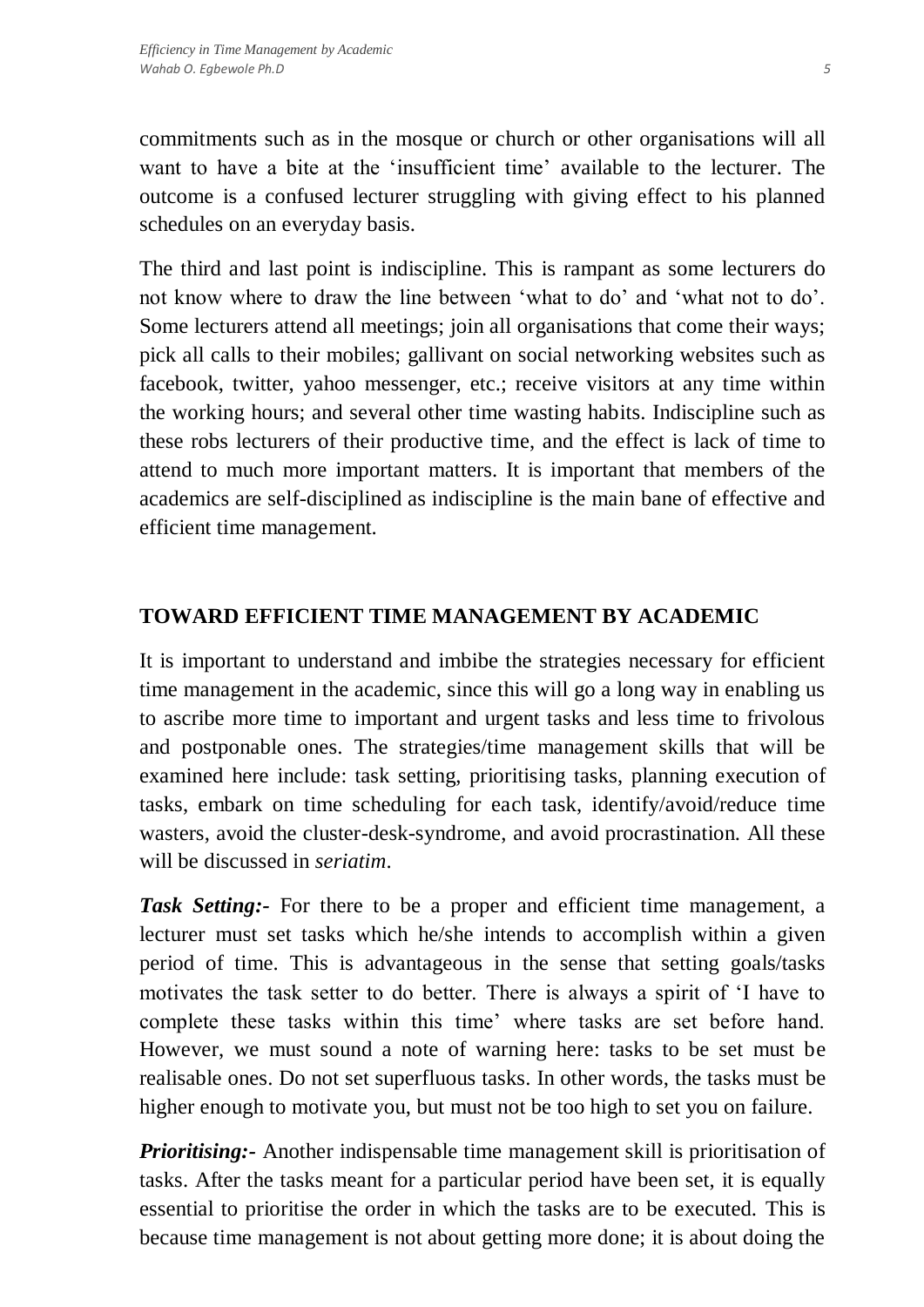important things. Prioritisation may cover tasks meant for a day or week or month or the whole semester. Underscoring the importance of this skill, Akomolafe  $(2005)^{15}$  stated that the key to effective management is to use proactive thinking. In a similar vein, Olaniyi  $(1998)^{16}$  posited that managers need to set short and long-range goals and allocate specific blocks of time to each. In doing this, another writer<sup>17</sup> suggested that prioritised tasks be further subdivided into essential, important and optional tasks. According to her, the manager should embark on the execution of the tasks in the order outlined. A complementary factor here is revision. It is advisable to review tasks continuously to make sure you have the most important tasks taken care of first.

*Planning*:- This encapsulates the whole process starting from task-setting to task execution. After setting the tasks, a good time manager must visualise the end results; break large tasks into weekly and daily priorities; detail the steps to completion; and be prepared for barriers which must be dealt with in a calm and mature manner. For a lecturer, this will mean that he/she must plan how to distribute his time between the various tasks ahead of him/her, doing the important ones first while leaving out the less important ones. The attitude of some lecturers who fail to attend classes for no good reasons than personal reasons is a negation of this concept. The effect is inability to cover class syllabus or a rushed and inefficient treatment of the various topics. Where lecturer's time is properly planned, such occurrence will be a rarity.

*Proper Time Scheduling:-* Good time management involves keeping a schedule of the tasks and activities that have been important.<sup>18</sup> It is not in doubt that keeping a calendar, daily planner, weekly planner, or the use of electronic devices such as PDAs and other sophisticated phones to itemise tasks meant for each day/week/month are all helpful means of staying on the tasks. To this end, writers have suggested the use of Personal Time Analysis Charts (PTAC). According to Oluchukwu (2003), PTAC will show the various activities the lecturers spend their times on. Also advocating for the use of the PTAC, Akomolafe (2005) and Ajayi (2007) opined that such a chart will help individuals to study the use of their time and on the basis, prepare a more useful personal time tables for their activities during the day and each week.<sup>19</sup> Proper time scheduling will help a lecturer to eliminate dead hours. In

 $\overline{a}$ 

<sup>&</sup>lt;sup>15</sup> Supra

<sup>16</sup> Supra

 $17$  Mary Ann Langsan at p.  $4 - 5$ 

<sup>18</sup> Ekundayo & Haastrup, T. (2010) at p. 23

 $19$  Ibid. at 23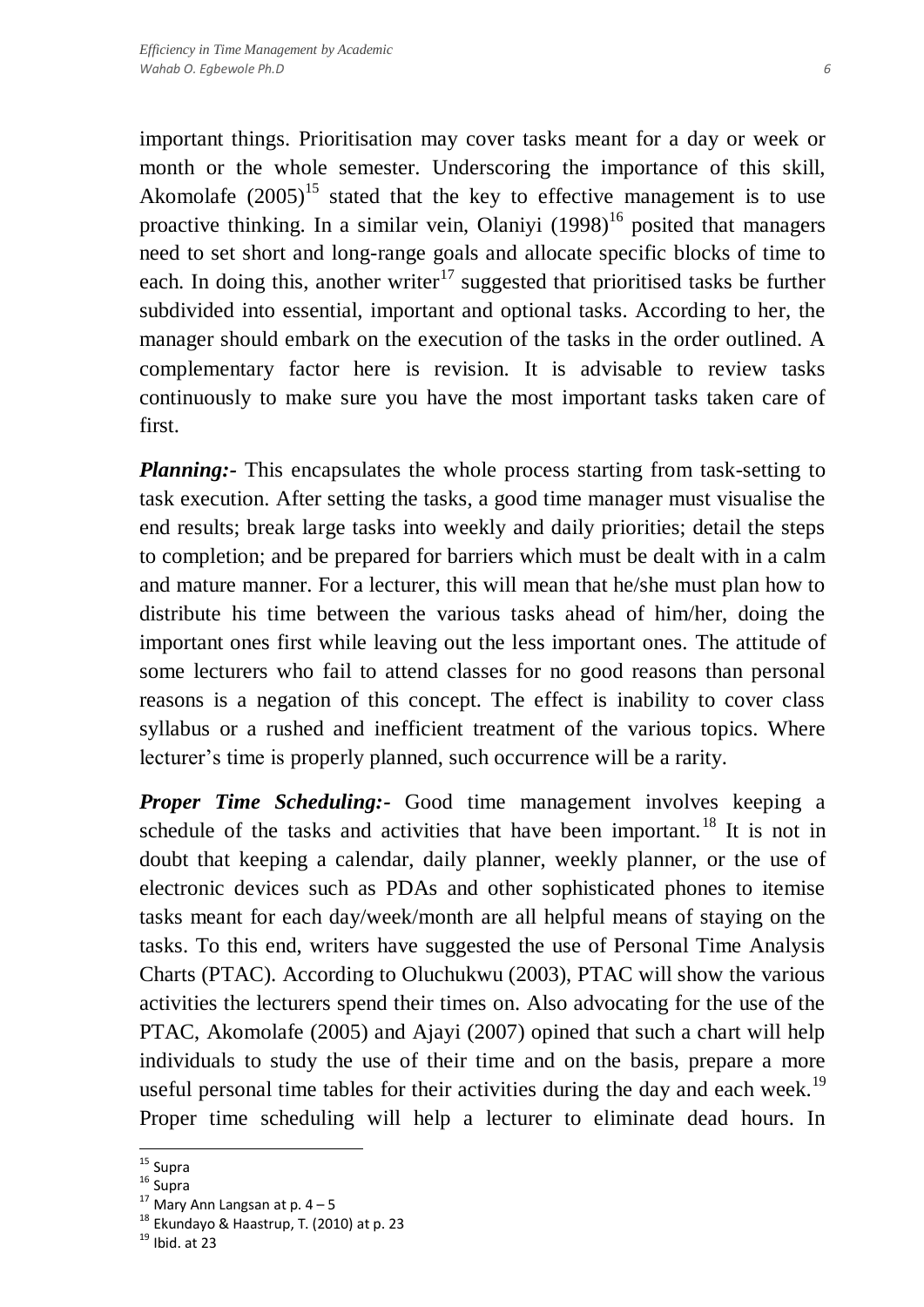scheduling time, it will be to the advantage of a lecturer to put more tasks during the daylight hours. It is equally helpful to plan in blocks of one hour: say mark 15 scripts in 50 minutes and take a 10-minute break.

*Dealing with time wasters:-* These are activities which unnecessarily occupy your time. It is important to first identify those time wasters, avoid them (if possible) or reduce them. Defining time wasters, Ajayi (2007) wrote that it is something that occurs during lecturers' corporate time that is not necessary to the day or an activity that consumes more than necessary time.<sup>20</sup> Akomolafe (2005), Ajayi (2007) and Hassanzabeh & Ebadi (2007) identified the following as time wasters in every formal organisations: disorganisation, unclear goals, conversation in the office, too many personal phone calls, disjoined processes, no routine, poor planning, junk emails, drop-in visitors, unscheduled meeting with super-ordinates, inability to say 'No', etc. Since time wasters are barrier to effective time management, it is essential that each lecturer identifies his/her time wasters with a view to eliminating or reducing them.

*The cluster-desk syndrome:-* A common phenomenon among lecturers is a clustered desk. A lot of time is wasted many a time in looking for materials on such a desk. Where a desk is neatly and properly arranged, a lot of time will be saved and this, invariably, will impact on the efficiency of time management for such lecturer.

*Procrastination:*- Procrastination is a thief of time. It involves putting off work, postponing decisions, and not starting or finishing tasks. Statements common to procrastinators include: 'I work best under pressure'; 'the day is still young'; 'there is still more time to do the job' etc.<sup>21</sup> According to Olaniyi (1998), Ajayi (2007), procrastination may occur as a result of poor utilisation, lack of concentration, fear and anxiety, personal problems, among several others. For there to be efficient time management, lecturers should avoid procrastination as it robs them of precious time needed to accomplish the performance of the various tasks lying before them.

#### **CONCLUSION**

It has been shown from the foregoing analysis that people in the academics nowadays are inundated with too many responsibilities. We have further

 $\overline{a}$ 

 $^{20}$  Ibid. at p. 23

 $21$  Ibid. at p. 24